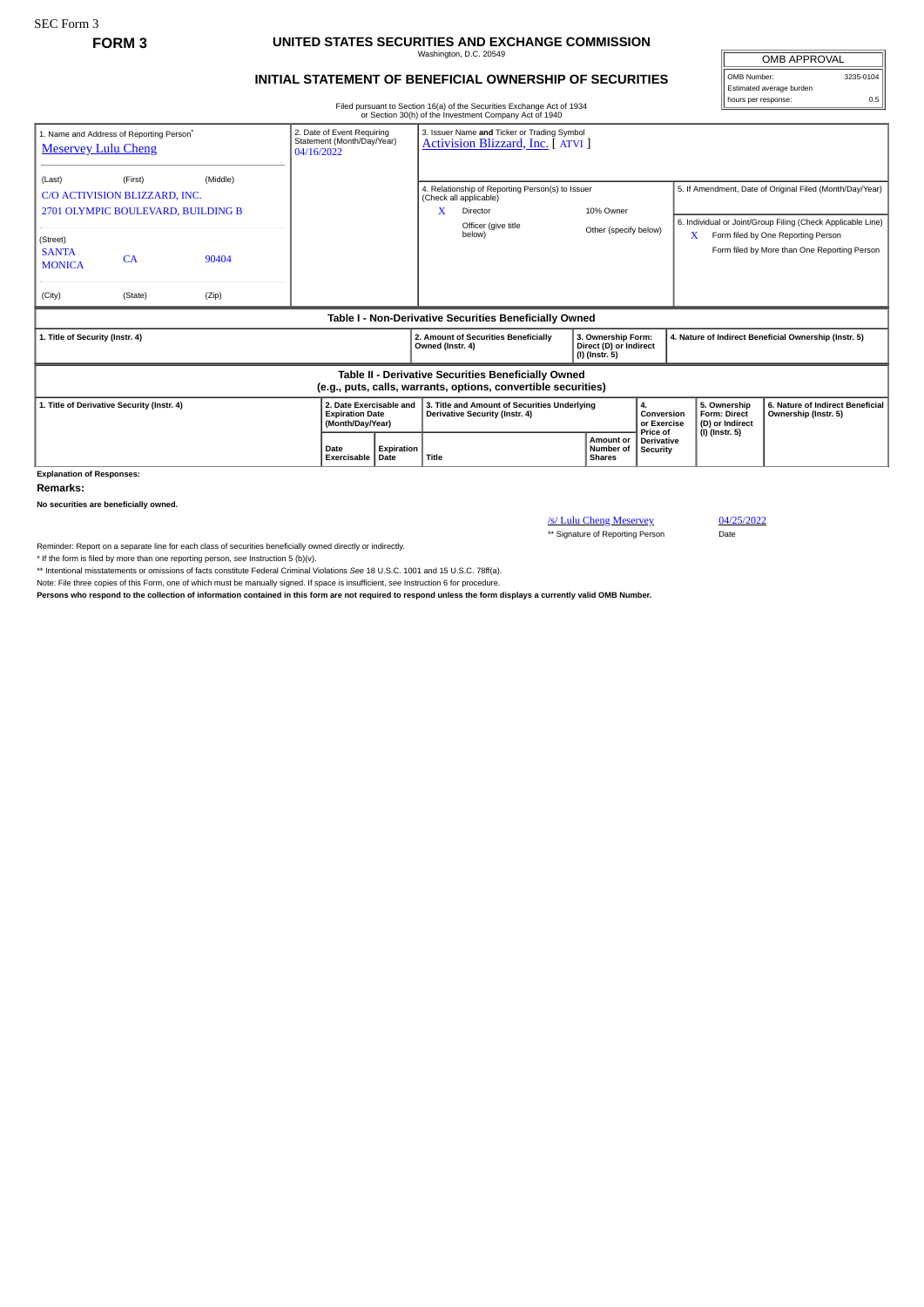## **POWER OF ATTORNEY**

Know all by these presents, that the undersigned hereby makes, constitutes and appoints each of Grant Dixton, Luci Altman, and Kathryn Murray, signing singly and each acting individually, as the undersigned's true and lawful attorney-in-fact with full power and authority as hereinafter described to:

- 1. execute for and on behalf of the undersigned, in the undersigned's capacity as an officer or director of Activision Blizzard, Inc. (the "Company"), Forms 3, 4, and 5 (including amendments thereto) in accordance with Section 16(a) of the Securities Exchange Act of 1934 and the rules thereunder (the "Exchange Act");
- 2. do and perform any and all acts for and on behalf of the undersigned which may be necessary or desirable to prepare, complete and execute any such Form 3, 4, or 5, prepare, complete and execute any amendment or amendments thereto, and timely deliver and file such form with the United States Securities and Exchange Commission ("SEC") and any stock exchange or similar authority;
- 3. seek or obtain, as the undersigned's representative and on the undersigned's behalf, information regarding transactions in the Company's securities from any third party, including brokers, employee benefit plan administrators and trustees, and the undersigned hereby authorizes any such person to release any such information to such attorneyinfact and approves and ratifies any such release of information; and
- 4. take any other action of any type whatsoever in connection with the foregoing which, in the opinion of such attorney-in-fact, may be of benefit to, in the best interest of, or legally required by, the undersigned, it being understood that the documents executed by such attorney-in-fact on behalf of the undersigned pursuant to this Power of Attorney shall be in such form and shall contain such terms and conditions as such attorney-in-fact may approve in such attorney-in-fact's discretion.

The undersigned hereby grants to each such attorney-in-fact full power and authority to do and perform any and every act and thing whatsoever requisite, necessary, or proper to be done in the exercise of any of the rights and powers herein granted, as fully to all intents and purposes as the undersigned might or could do if personally present, with full power of substitution or revocation, hereby ratifying and confirming all that such attorney-in-fact, or such attorney-in-fact's substitute or substitutes, shall lawfully do or cause to be done by virtue of this power of attorney and the rights and powers herein granted. The undersigned acknowledges that the foregoing attorneys-in-fact, in serving in such capacity at the request of the undersigned, are not assuming nor relieving, nor is the Company assuming nor relieving, any of the undersigned's responsibilities to comply with Section 16 of the Exchange Act. The undersigned